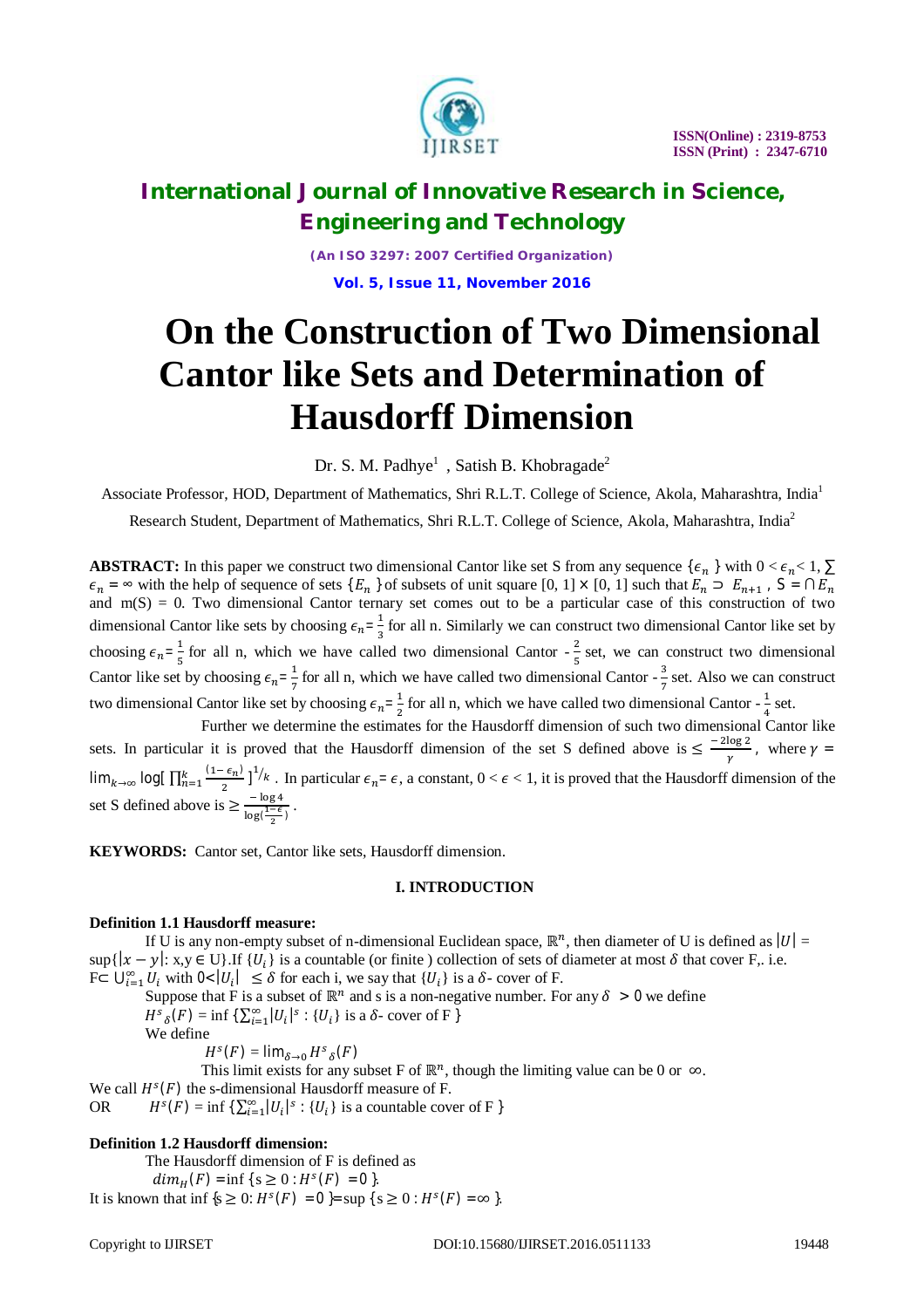

*(An ISO 3297: 2007 Certified Organization)*

**Vol. 5, Issue 11, November 2016**

Above definitions and properties are taken from Kenneth Falconer [2]. **Theorem 1.3**

Let  ${E_i}$  be a sequence of measurable sets. We have

- i) If  $E_1 \subseteq E_2 \subseteq \ldots$ , then  $\mu(\bigcup_{n=1}^{\infty} E_n) = \lim \mu(E_n)$ .
- ii) If  $E_1 \supseteq E_2 \supseteq \dots$ , then  $\mu(E_i) < \infty$ ,  $\mu(\bigcap_{n=1}^{\infty} E_n) = \lim \mu(E_n)$ .

This is Theorem 10 in Section 5.5 on page 103 of Chapter 5, from G. de Barra [1].

### **II. MAIN RESULTS**

### *A. CONSTRUCTION OF TWO DIMENSIONAL GENERALIZED CANTOR LIKE SET*



Fig. 2.1: Construction of two dimensional generalized Cantor like set

At first stage we divide unit square  $E_0$  into three columns and three rows consisting of nine rectangles out of which 4 are corner squares each of side  $\frac{1-\epsilon_1}{2}$ , 4 are rectangles each of size  $\epsilon_1 \times (\frac{1-\epsilon_1}{2})$  $\frac{\epsilon_1}{2}$ ) and 1 centre square is of side  $\epsilon_1$ .

Let  $E_1$  be a set obtained by removing middle rectangle from each column and each row. Thus  $E_1$  is the union of 4 corner squares each of side  $\frac{1-\epsilon_1}{2}$ .

At second stage we divide each remaining square again into three columns and three rows consisting of nine rectangles out of which 4 are corner squares each of side  $\frac{(1-\epsilon_1)(1-\epsilon_2)}{4}$  $\frac{f(1-\epsilon_2)}{4}$ , 4 are rectangles each of length  $\frac{(1-\epsilon_1)\epsilon_2}{2}$  and breadth  $\frac{(1-\epsilon_1)(1-\epsilon_2)}{4}$  $\frac{2(1-\epsilon_2)}{4}$  and 1 centre square is of side  $\frac{(1-\epsilon_1)\epsilon_2}{2}$ .

Let  $E_2$  be a set obtained by removing middle rectangle from each column and each row from each remaining square. Thus  $E_2$  is union of  $4^2$  squares each of side  $\frac{(1-\epsilon_1)(1-\epsilon_2)}{4}$  $\frac{(1-\epsilon_2)}{4}$ .

At third stage we divide each remaining squares again into three columns and three rows consisting of nine rectangles out of which 4 are corner squares each of side  $\frac{(1-\epsilon_1)(1-\epsilon_2)(1-\epsilon_3)}{2}$  $\frac{\epsilon_{2}(x)-\epsilon_{3}}{8}$ , 4 are rectangles each of length  $(1-\epsilon_1)(1-\epsilon_2)\epsilon_3$  $\frac{(1-\epsilon_2)(\epsilon_3)}{4}$  and breadth  $\frac{(1-\epsilon_1)(1-\epsilon_2)(1-\epsilon_3)}{8}$  $\frac{(\epsilon_2)(1-\epsilon_3)}{8}$  and 1 centre square is of side  $\frac{(1-\epsilon_1)(1-\epsilon_2)\epsilon_3}{4}$ .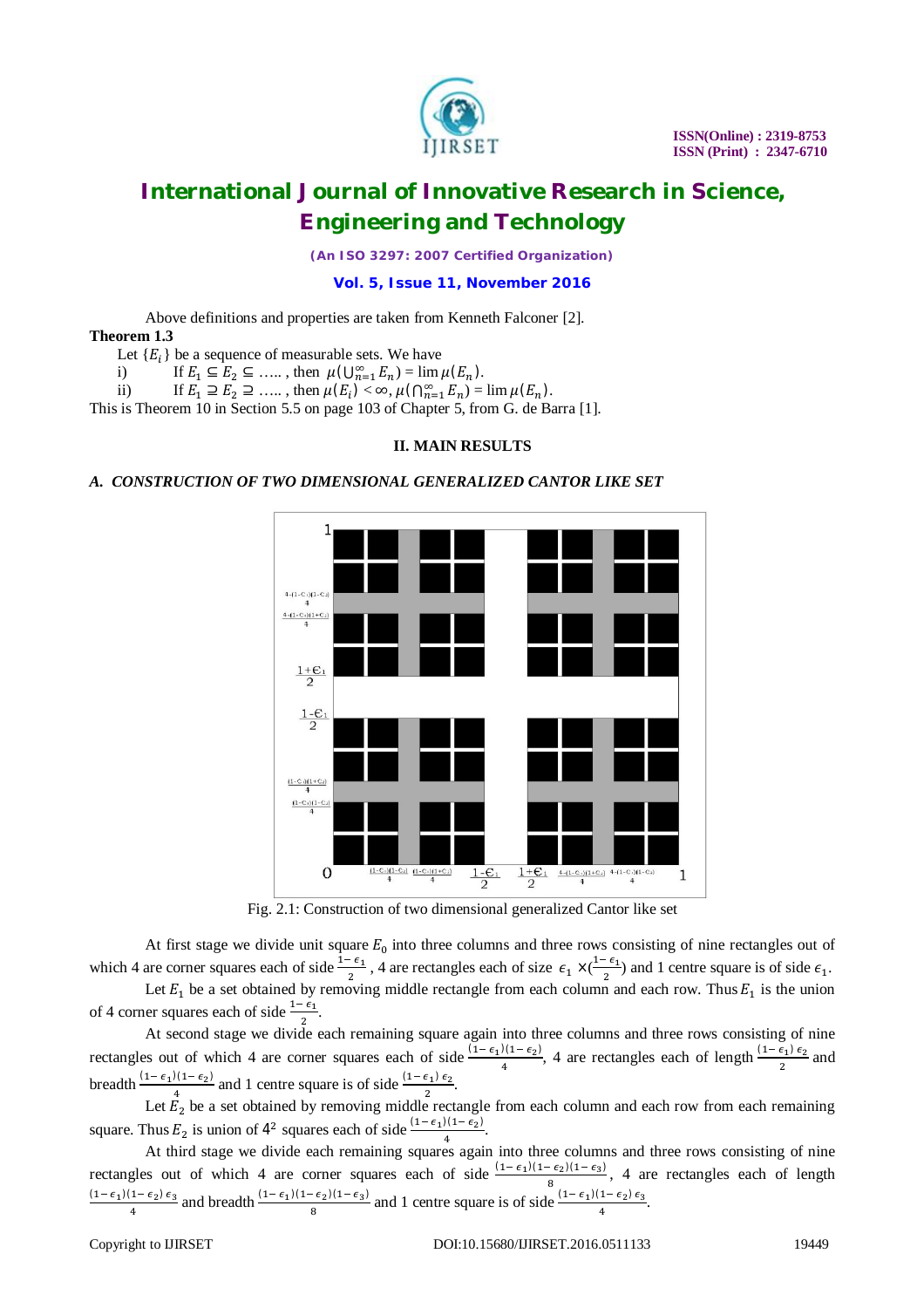

*(An ISO 3297: 2007 Certified Organization)*

### **Vol. 5, Issue 11, November 2016**

Let  $E_3$  be a set obtained by removing middle rectangle from each column and each row from each remaining square. Thus  $E_3$  is union of  $4^3$  squares each of side  $\frac{(1-\epsilon_1)(1-\epsilon_2)(1-\epsilon_3)}{8}$  $\frac{e_2(1-e_3)}{8}$ .

Continuing in this way at  $k^{th}$  stage  $E_k$  consists of union of 4<sup>k</sup> squares each of side  $\prod_{i=1}^k \frac{(1-\epsilon_i)}{2}$ ଶ  $\frac{(1-\epsilon_i)}{i}$ .

We define

$$
S=\bigcap_{k=0}^\infty E_k
$$

Where  $E_k = \bigcup_{j,k}$ ,  $j = 1, 2, \ldots, 4^k$ , each  $J_{j,k}$  being a square of side  $\prod_{i=1}^k \frac{(1 - \epsilon_i)}{2^i}$ 2  $\frac{(1-\epsilon_i)}{i}$ .

### **Remark 2.2**

Two dimensional Cantor- $\frac{2}{5}$  $\frac{2}{5}$  set is the particular case of two dimensional generalized Cantor like set constructed in 2.1 when  $\epsilon_n = \frac{1}{5}$  $\frac{1}{5}$ .

### **Remark 2.3**

Two dimensional Cantor- $\frac{3}{7}$  $\frac{3}{7}$  set is the particular case of two dimensional generalized Cantor like set constructed in 2.1 when  $\epsilon_n = \frac{1}{7}$  $\frac{1}{7}$ .

### **Remark 2.4**

Two dimensional Cantor- $\frac{1}{4}$  $\frac{1}{4}$  set is the particular case of two dimensional generalized Cantor like set constructed in 2.1 when  $\epsilon_n = \frac{1}{2}$  $\frac{1}{2}$ .

### **Lemma 2.5**

Given any sequence { $\epsilon_n$ } with  $0 < \epsilon_n < 1$ ,  $\sum \epsilon_n = \infty$  if and only if  $\lim_{n \to \infty} \prod_{j=1}^n (1 - \epsilon_j) = 0$ . This is from [4].

Now we determine the measure of two dimensional generalized Cantor like set constructed above in following theorem. Here m is used to indicate the Lebesgue measure of two dimensional set.

### **Theorem 2.6**

Measure of two dimensional generalized Cantor like set S from a given sequence  $\{\epsilon_n\}$  of positive numbers less than 1 is  $[\lim_{k \to \infty} \prod_{i=1}^{k} (1 - \epsilon_i)]^2$  i.e.

 $m(S) = \left[\lim_{k \to \infty} \prod_{i=1}^{k} (1 - \epsilon_i)\right]^2$ . In particular if  $\sum \epsilon_n < \infty$ ,  $m(S) \neq 0$  and if  $\sum \epsilon_n = \infty$ ,  $m(S) = 0$ . **Proof:-**

Since at first stage  $E_1$  is union of 4 corner closed squares each having area  $\left[\frac{1-\epsilon_1}{2}\right]$  $\frac{\epsilon_1}{2}$ ]<sup>2</sup>.

$$
\therefore \text{ m}(E_1) = 4\left[\frac{1-\epsilon_1}{2}\right]^2.
$$

Since at second stage  $E_2$  is union of  $4^2$  corner closed squares each having area  $\left[\frac{(1-\epsilon_1)(1-\epsilon_2)}{4}\right]$  $\frac{1}{4}$ [1- $\frac{\epsilon_2}{2}$ ]<sup>2</sup>.

$$
\therefore \mathrm{m}(E_2^-) = 4^2 \big[ \, \tfrac{(1-\epsilon_1)(1-\epsilon_2)}{4} \big]^2.
$$

Since at third stage  $E_3$  is union of 4<sup>3</sup> corner closed squares each having area  $\left[\frac{(1-\epsilon_1)(1-\epsilon_2)(1-\epsilon_3)}{8}\right]$  $\frac{\epsilon_2(1-\epsilon_3)}{8}$ ]<sup>2</sup>.

$$
\therefore \text{ m}(E_3) = 4^3 \left[ \frac{(1-\epsilon_1)(1-\epsilon_2)(1-\epsilon_3)}{8} \right]^2.
$$

Continuing in this way at  $k^{th}$  stage  $E_k$  is union of we get  $4^k$  corner closed squares each of area  $\prod_{i=1}^k \frac{(1-\epsilon_i)}{2}$  $\overline{\mathbf{c}}$  $\frac{k}{i=1} \frac{(1-\epsilon_i)}{2}$ ]<sup>2</sup>.

$$
\therefore \operatorname{m}(E_k) = 4^k \left[ \prod_{i=1}^k \frac{(1 - \epsilon_i)}{2} \right]^2.
$$

Since 
$$
S = \bigcap E_k
$$
,  $E_k \supset E_{k+1}$ ,  $m(E_k) < \infty$  for all  $k \ge 1$ , by Theorem 1.3, we have  
\n
$$
m(S) = m(\bigcap E_k) = \lim_{k \to \infty} m(E_k)
$$
\n
$$
But \ m(E_k) = \sum_{j=1}^{4^k} m(J_{j,k}) = \sum_{j=1}^{4^k} \bigcap_{i=1}^{k} \frac{(1 - \epsilon_i)}{2}\big]^{2} = 4^k \big[ \prod_{i=1}^{k} \frac{(1 - \epsilon_i)}{2}\big]^{2}
$$
\n
$$
\therefore m(E_k) = 4^k \big[ \prod_{i=1}^{k} \frac{(1 - \epsilon_i)}{2}\big]^{2}
$$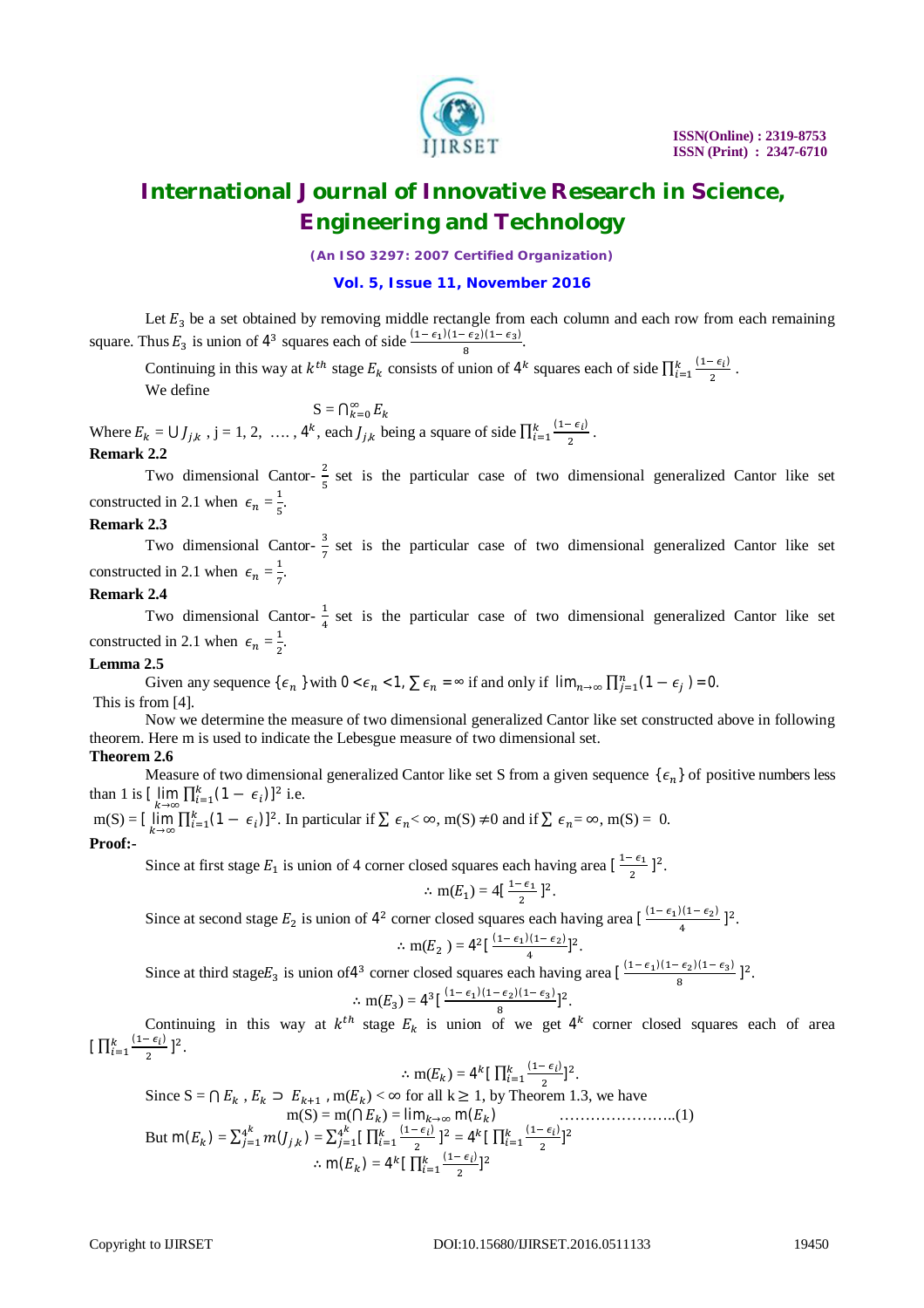

*(An ISO 3297: 2007 Certified Organization)*

**Vol. 5, Issue 11, November 2016**

Putting in equation (1) we get,  
\n
$$
m(S) = \lim_{k \to \infty} 4^k \left[ \prod_{i=1}^k \frac{(1-\epsilon_i)}{2} \right]^2
$$
\n
$$
= \lim_{k \to \infty} 4^k \left[ \prod_{i=1}^k \frac{(1-\epsilon_i)^2}{2} \right]
$$
\n
$$
= \lim_{k \to \infty} 4^k \left[ \prod_{i=1}^k \frac{(1-\epsilon_i)^2}{4} \right]
$$
\n
$$
= \lim_{k \to \infty} 4^k \frac{\left[ \prod_{i=1}^k (1-\epsilon_i)^2 \right]}{4^k}
$$
\n
$$
= \lim_{k \to \infty} \left[ \prod_{i=1}^k (1-\epsilon_i)^2 \right]
$$
\n
$$
\therefore m(S) = \left[ \lim_{k \to \infty} \prod_{i=1}^k (1-\epsilon_i)^2 \right]
$$
\n
$$
\therefore m(S) = \left[ \lim_{k \to \infty} \prod_{i=1}^k (1-\epsilon_i)^2 \right]
$$
\n
$$
\therefore m(S) \neq 0.
$$
\nIn particular when  $\sum \epsilon_n < \infty$ , by Lemma 2.5 we get,  
\n
$$
\lim_{k \to \infty} \prod_{i=1}^k (1-\epsilon_i) \neq 0 \Rightarrow \left[ \prod_{i=1}^{\infty} (1-\epsilon_i) \right]^2 \neq 0.
$$
\n
$$
\therefore m(S) \neq 0.
$$
\nIn particular when  $\sum \epsilon_n = \infty$ , by Lemma 2.5, we get,  
\n
$$
\prod_{i=1}^{\infty} (1-\epsilon_i) = 0 \Rightarrow \left[ \prod_{i=1}^{\infty} (1-\epsilon_i) \right]^2 = 0.
$$
\n
$$
\therefore m(S) = 0.
$$

### **Particular Cases**

**Case I :** For  $\epsilon_n = \frac{1}{3}$  $\frac{1}{3}$  we get two dimensional Cantor ternary set. Also measure of this two dimensional Cantor ternary set is obtained by choosing  $\epsilon_n = \frac{1}{3}$  $\frac{1}{3}$  which is zero.

**Case II :** For  $\epsilon_n = \frac{1}{5}$  $\frac{1}{5}$  we get two dimensional Cantor -  $\frac{2}{5}$  $\frac{2}{5}$  set. Also measure of this two dimensional Cantor -  $\frac{2}{5}$  $rac{2}{5}$  set is obtained by choosing  $\epsilon_n = \frac{1}{5}$  $\frac{1}{5}$  which is zero.

**Case III :** For  $\epsilon_n = \frac{1}{7}$  $\frac{1}{7}$  we get two dimensional Cantor -  $\frac{3}{7}$  $\frac{3}{7}$  set. Also measure of this two dimensional Cantor -  $\frac{3}{7}$  $\frac{3}{7}$  set is obtained by choosing  $\epsilon_n = \frac{1}{7}$  $\frac{1}{7}$  which is zero.

**Case IV:** For  $\epsilon_n = \frac{1}{2}$  $\frac{1}{2}$  we get two dimensional Cantor -  $\frac{1}{4}$  $\frac{1}{4}$  set. Also measure of this two dimensional Cantor -  $\frac{1}{4}$  $rac{1}{4}$  set is obtained by choosing  $\epsilon_n = \frac{1}{2}$  $\frac{1}{2}$  which is zero.

Now we determine the upper bound for Hausdorff dimension of two dimensional generalized Cantor like sets in following theorem.

### **Theorem 2.7**

Hausdorff dimension of two dimensional generalized Cantor like set S constructed in 2.1 for  $0 < \epsilon_n < 1$ , with  $\sum \epsilon_n = \infty$  satisfies  $dim_H(S) \leq \frac{-2 \log 2}{\log (1 + \epsilon)}$  $\frac{-2 \log 2}{\lim_{k \to \infty} \log \left[\frac{\pi}{2} \frac{(1-\epsilon_{n})}{2}\right]^{\frac{1}{k}}$  i.e.  $\frac{-2 \log 2}{\gamma}$  if  $\lim_{k \to \infty} \log \left[\prod_{n=1}^{k} \frac{(1-\epsilon_{n})}{2}\right]$  $\overline{\mathbf{c}}$  $\int_{0}^{k} \frac{(1-\epsilon_n)}{2}$ ]<sup>1</sup>/ $k = \gamma$  exists.

**Proof** 

Let 
$$
\alpha = \frac{-2\log 2}{\gamma}
$$
, where  $\gamma = \lim_{k \to \infty} \log \left[ \prod_{n=1}^{k} \frac{(1 - \epsilon_n)}{2} \right]^{\frac{1}{k}}$ .

We first show that if  $\beta > \alpha$  then  $H^{\beta}(S) = 0$ . Take  $k \ge 1$  and let  $J_{1,k}$ ,  $J_{2,k}$ ,  $J_{3,k}$ ,  $\ldots$ ,  $J_{4}$ ,  $k$ , be the family of  $4^k$  closed squares remaining at  $k^{th}$  stage in the construction of two dimensional generalized Cantor like set S whose union is  $E_k$ .

$$
|J_{j,k}| = \text{Area of each square remaining at } k^{th} \text{ stage } J_{j,k} = \left[\prod_{n=1}^{k} \frac{(1-\epsilon_n)}{2}\right]^2
$$
  
Since  $E_k = \bigcup_{j=1}^{4^k} J_{j,k}$  and  $S = \bigcap_{k=1}^{\infty} E_k$   
 $\therefore S \subset E_k$  for every k  
Now  $|J_{j,k}| = \left[\prod_{n=1}^{k} \frac{(1-\epsilon_n)}{2}\right]^2$ ,  $j = 1, 2, \dots, 4^k$   
 $\therefore |J_{j,k}| \beta = \left\{\left[\prod_{n=1}^{k} \frac{(1-\epsilon_n)}{2}\right]^2\right\}^{\beta}, j = 1, 2, \dots, 4^k$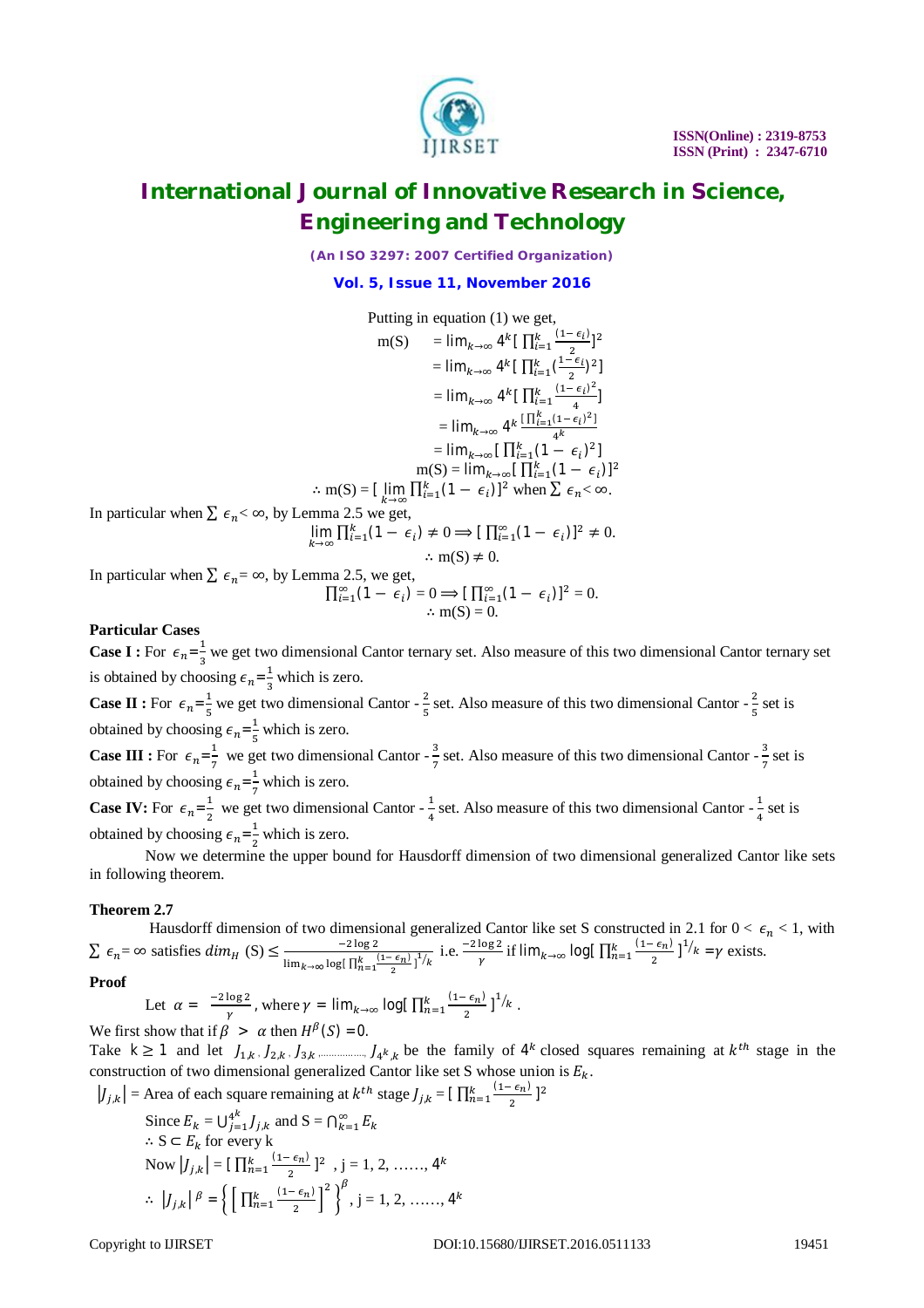

*(An ISO 3297: 2007 Certified Organization)*

**Vol. 5, Issue 11, November 2016**

| $\therefore$ $ J_{i,k} ^{\beta} = [\prod_{n=1}^{k} \frac{(1-\epsilon_n)}{2}]^{2\beta}, j = 1, 2, \dots, 4^k$<br>$\therefore \sum_{i=1}^{4^k}  J_{j,k} ^{\beta} = \sum_{i=1}^{4^k} [\prod_{n=1}^k \frac{(1-\epsilon_n)}{2}]^{2\beta} = 4^k [\prod_{n=1}^k \frac{(1-\epsilon_n)}{2}]^{2\beta}$<br>Since $\gamma = \lim_{k \to \infty} \log \left[ \prod_{n=1}^{k} \frac{(1 - \epsilon_n)}{2} \right]^{1/k}$<br>$\gamma \leq \lim_{k \to \infty} \log \left[ \left( \frac{1}{2} \right)^k \right]^{1/k}$ $\left( \because (1 - \epsilon_n) < 1 \,\forall \, n = 1, 2, 3, \dots \right)$<br>$\gamma \leq \lim_{k\to\infty} \log(\frac{1}{2}) = \log(\frac{1}{2}) = -\log 2$ | (1) |
|-------------------------------------------------------------------------------------------------------------------------------------------------------------------------------------------------------------------------------------------------------------------------------------------------------------------------------------------------------------------------------------------------------------------------------------------------------------------------------------------------------------------------------------------------------------------------------------------------------------------------------------------------------------------------|-----|
| $\therefore$ $\gamma \leq -\log 2$ . Thus $\gamma < 0$<br>$\Rightarrow$ 2 $\nu$ < 0                                                                                                                                                                                                                                                                                                                                                                                                                                                                                                                                                                                     | (2) |
| Now, since $\beta > \alpha = \frac{-2 \log 2}{v}$                                                                                                                                                                                                                                                                                                                                                                                                                                                                                                                                                                                                                       |     |
| $\therefore$ $\beta \gamma < -2 \log 2$<br>$(: \gamma < 0)$<br>$\implies$ 2 log 2 + $\beta \gamma$ < 0                                                                                                                                                                                                                                                                                                                                                                                                                                                                                                                                                                  |     |
| $\Rightarrow$ 2 log 2 + $\beta$ lim <sub><math>k\rightarrow\infty</math></sub> log[ $\prod_{n=1}^{k} \frac{(1-\epsilon_n)}{2}$ ] <sup>1</sup> / $k < 0$                                                                                                                                                                                                                                                                                                                                                                                                                                                                                                                 | (3) |
| Now,<br>$4^k\big[\prod_{n=1}^k\frac{(1-\epsilon_n)}{2}\big]^{2\beta} = \,e^{\log\,\{4^k[\prod_{n=1}^k\frac{(1-\epsilon_n)}{2}]^{2\beta}\}}$                                                                                                                                                                                                                                                                                                                                                                                                                                                                                                                             |     |
| $= e^{\{\log 4^k + \log \left[\prod_{n=1}^k \frac{(1-\epsilon_n)}{2}\right]^2 \beta\}}$                                                                                                                                                                                                                                                                                                                                                                                                                                                                                                                                                                                 |     |
| = $e^{\left\{k \log 4 + \beta \log  \prod_{n=1}^{k} \frac{(1-\epsilon_n)}{2}\right\}^2}$                                                                                                                                                                                                                                                                                                                                                                                                                                                                                                                                                                                |     |
| $= e^{k \{\log 4 + \frac{\beta}{k} \log [\prod_{n=1}^{k} \frac{(1-\epsilon_n)}{2}]^2 \}}$                                                                                                                                                                                                                                                                                                                                                                                                                                                                                                                                                                               |     |
| $= e^{k \{\log 4 + \beta \log \left[\prod_{n=1}^{k} \frac{(1-\epsilon_n)}{2}\right]^2/k}\}$                                                                                                                                                                                                                                                                                                                                                                                                                                                                                                                                                                             |     |
| Putting in equation (1) we get,                                                                                                                                                                                                                                                                                                                                                                                                                                                                                                                                                                                                                                         |     |
| $\sum_{i=1}^{4^k}  J_{ik} ^{\beta} = e^{k \{\log 4 + \beta \log \left[\prod_{n=1}^k \frac{(1-\epsilon_n)}{2}\right]^{\beta/k}\}}$                                                                                                                                                                                                                                                                                                                                                                                                                                                                                                                                       | (4) |
| Since $\beta > \alpha = \frac{-2 \log 2}{\lim_{k \to \infty} \log \left[\prod_{n=1}^{k} \frac{(1 - \epsilon_n)}{2}\right]^{\frac{1}{k}}}\geq \frac{-2 \log 2}{\lim_{k \to \infty} \log \left[\prod_{n=1}^{k} \frac{(1 - \epsilon_n)}{2}\right]^{\frac{2}{k}}}\right)$                                                                                                                                                                                                                                                                                                                                                                                                   |     |
|                                                                                                                                                                                                                                                                                                                                                                                                                                                                                                                                                                                                                                                                         |     |
| $\therefore \beta > \frac{-2 \log 2}{\lim_{k \to \infty} \log \left[\prod_{n=1}^{k} \frac{(1-\epsilon_n)}{n}\right]^2 / k}$                                                                                                                                                                                                                                                                                                                                                                                                                                                                                                                                             |     |
| $\therefore \beta$ lim <sub>k→∞</sub> log[ $\prod_{n=1}^{k} \frac{(1-\epsilon_n)}{2}$ ] <sup>2</sup> / <sub>k</sub> < - log 4                                                                                                                                                                                                                                                                                                                                                                                                                                                                                                                                           |     |
|                                                                                                                                                                                                                                                                                                                                                                                                                                                                                                                                                                                                                                                                         | (5) |
| We show that $\lim_{k\to\infty}e^{k\{\log 4+\beta\log\left[\prod_{n=1}^{k} \frac{(1-\epsilon_n)}{2}\right]^2/k}\}=0$                                                                                                                                                                                                                                                                                                                                                                                                                                                                                                                                                    |     |
| Let $\gamma_k$ = 2log $\left[\prod_{n=1}^k \frac{(1-\epsilon_n)}{2}\right]^{\frac{1}{k}}$                                                                                                                                                                                                                                                                                                                                                                                                                                                                                                                                                                               |     |
| $\therefore$ log 4 + 2 $\beta$ $\gamma$ = log 4 + $\beta$ lim $\gamma_k$ < 0<br>By equation (5)                                                                                                                                                                                                                                                                                                                                                                                                                                                                                                                                                                         |     |
| Let $\log 4 + 2 \beta \gamma = - \delta_1$ (Say), where $\delta_1 > 0$                                                                                                                                                                                                                                                                                                                                                                                                                                                                                                                                                                                                  |     |
| $\therefore \exists K_1$ such that $k \geq K_1$                                                                                                                                                                                                                                                                                                                                                                                                                                                                                                                                                                                                                         |     |
| $\Rightarrow$ $ (\log 4 + \beta \gamma_k) + \delta_1  < \frac{\delta_1}{2}$                                                                                                                                                                                                                                                                                                                                                                                                                                                                                                                                                                                             |     |
| $\Rightarrow$ $ (\log 4 + \beta \gamma_k) - (-\delta_1)  < \frac{\delta_1}{\delta}$                                                                                                                                                                                                                                                                                                                                                                                                                                                                                                                                                                                     |     |
| $\Rightarrow -\delta_1 - \frac{\delta_1}{2} < (\log 4 + \beta \gamma_k) < -\delta_1 + \frac{\delta_1}{2}$                                                                                                                                                                                                                                                                                                                                                                                                                                                                                                                                                               |     |
| $-\frac{3\delta_1}{2} < ( \log 4 + \beta \gamma_k ) < -\frac{\delta_1}{2}$                                                                                                                                                                                                                                                                                                                                                                                                                                                                                                                                                                                              |     |
| $\therefore$ log 4 + $\beta \gamma_k < -\frac{\delta_1}{2}$                                                                                                                                                                                                                                                                                                                                                                                                                                                                                                                                                                                                             |     |
| $\Rightarrow$ k(log 4 + $\beta \gamma_k$ ) < $-\frac{k\delta_1}{2}$                                                                                                                                                                                                                                                                                                                                                                                                                                                                                                                                                                                                     |     |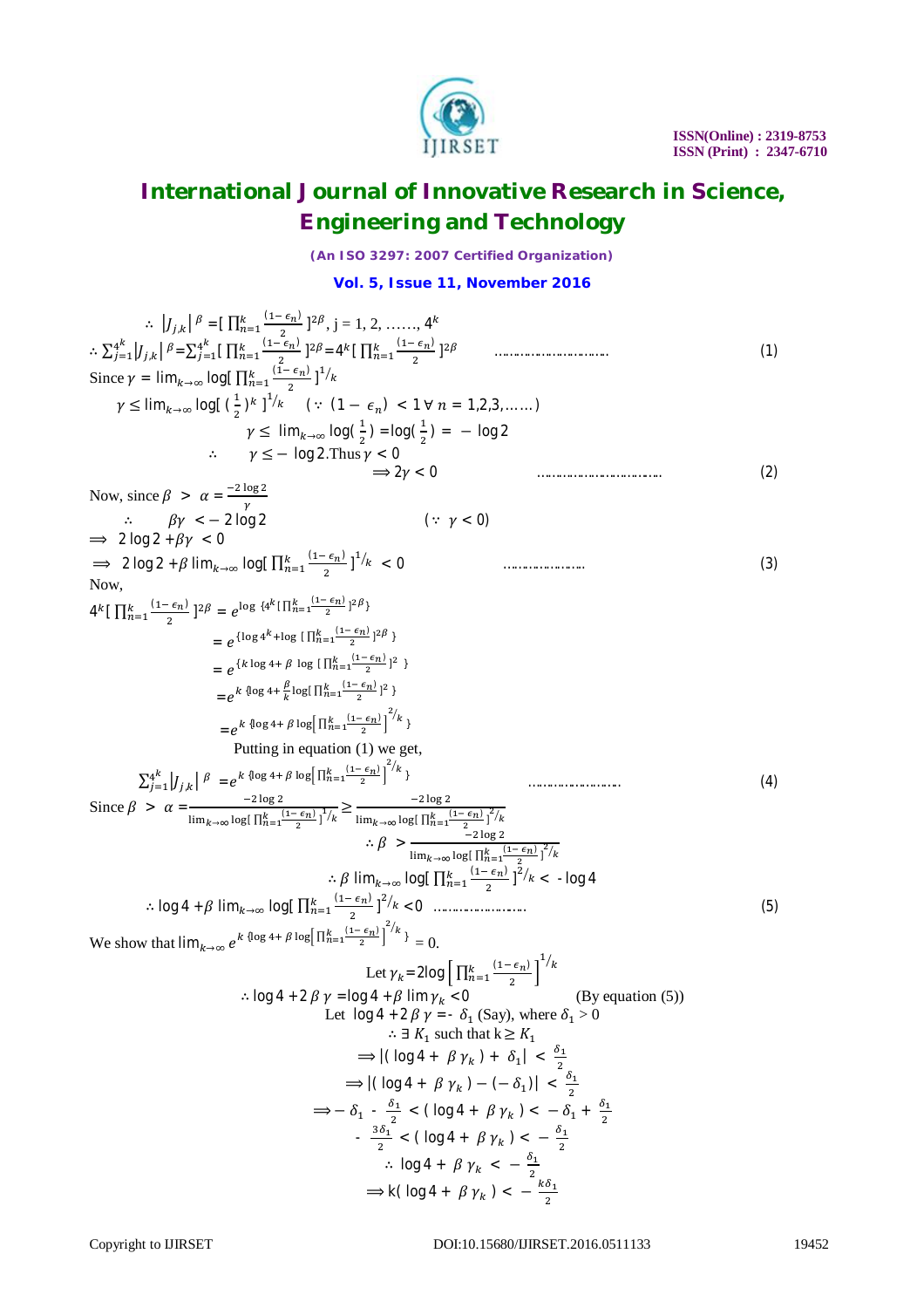

*(An ISO 3297: 2007 Certified Organization)*

### **Vol. 5, Issue 11, November 2016**

$$
\therefore e^{k(\log 4 + \beta \gamma_k)} < e^{-\frac{k\delta_1}{2}}, k \ge 1.
$$
\nSince  $\lim_{k \to \infty} e^{-\frac{k\delta_1}{2}} = 0$ ,  $\lim_{k \to \infty} e^{k(\log 2 + \beta \gamma_k)} = 0$ .  
\n $+ \beta \log \left[ \frac{n_{n-1}^k (1 - \epsilon_n)}{n_n} \right]^{2/k} \right] = 0$ 

 $\frac{6}{\sqrt{2}}$ .

This proves that  $\lim_{k\to\infty} e^{k(\log 2 + \beta \log \left[\prod_{n=1}^{k} \frac{(1-\epsilon_n)}{2}\right]})$ We now prove that for every  $\delta > 0$ ,  $H^{\beta}{}_{\delta}(S) = 0$ . Suppose  $\delta > 0$  is given. Since  $\prod_{n=1}^{\infty} \frac{(1 - \epsilon_n)}{n}$  $\overline{\mathbf{c}}$  $\sum_{n=1}^{\infty} \frac{(1-\epsilon_n)}{2} = 0, \exists k^1 \geq 1, \prod_{n=1}^{k^1} \frac{(1-\epsilon_n)}{2}$  $\overline{\mathbf{c}}$  $\frac{k^1}{n=1} \frac{(1-\epsilon_n)}{2} < \frac{\delta}{\sqrt{n}}$  $\therefore |J_{j,k^1}| = \sqrt{2} \prod_{n=1}^{k^1} \frac{(1-\epsilon_n)}{2}$ ଶ  $\frac{k^1}{n=1} \frac{(1-\epsilon_n)}{2} < \delta$  for each j = 1, 2, ...., 4<sup>k<sup>1</sup></sup>. Thus  $\{J_{j,k^1}, j = 1, 2, \ldots, 4^{k^1}\}\$  is a  $\delta$ - cover of  $E_k$  and hence covers S.

By definition 1.1 we get,

$$
H^{\beta}{}_{\delta}(S) = \inf \{ \sum_{i=1}^{\infty} |U_i|^{\beta} : \{U_i\} \text{ is a } \delta \text{- cover of } S \} \leq \sum_{j=1}^{4^{k^1}} |J_{j,k^1}|^{\beta}
$$
  
\n
$$
\therefore H^{\beta}{}_{\delta}(S) = e^{k^1 \{ \log 4 + \beta \log \left[ \prod_{n=1}^{k^1} \frac{(1 - \epsilon_n)}{2} \right]^2 / k^1 \}}.
$$
  
\nAs  $\delta \to 0$ ,  $k^1 \to \infty$  and R.H.S.  $\to 0$ .  
\n
$$
\therefore H^{\beta}{}_{\delta}(S) = 0.
$$
  
\nSince this is true for every  $\delta > 0$ ,  $H^{\beta}(S) = 0$ .  
\n
$$
\therefore H^{\beta}(S) = \lim_{\delta \to 0} H^{\beta}{}_{\delta}(S) = 0
$$
  
\n
$$
\therefore H^{\beta}(S) = 0
$$
  
\n
$$
\therefore H^{\beta}(S) = 0
$$
  
\nThus  $(\alpha, \infty) \subset \{\beta > 0 : H^{\beta}(S) = 0\}$   
\n
$$
\therefore \inf \{\beta > 0 : H^{\beta}(S) = 0\} \leq \alpha
$$
  
\n
$$
\therefore \dim_H(S) \leq \alpha.
$$

Now we determine mass distribution on two dimensional generalized Cantor like set by using following mass distribution.

### **Definition 2.8 Mass distribution [3].**

Let A be bounded subset of  $\mathbb{R}^n$ . Let  $\mu$  be a measure on  $\mathbb{R}^n$ . The support of  $\mu$  is the smallest closed set A such that  $\mu(\mathbb{R}^n - A) = 0$ . Then we call a measure  $\mu$  on  $\mathbb{R}^n$  a mass distribution on A if  $0 < \mu(\mathbb{R}^n) < \infty$  and  $\mu$  has bounded support A.

#### **2.9 Determination of mass distribution on two dimensional generalized Cantor like set S**

Let S be two dimensional generalized Cantor like set constructed in 2.1.

Let  $\mu$  be defined on  $E_k$ , where  $E_k$ ,  $k = 0, 1, 2, \ldots$  are remaining squares at each stage in the construction of two dimensional generalized Cantor like set S

i.e.  $E_k = \bigcup_{j=1}^{4^k} J_{j,k}$  $A_{j=1}^{4^k} J_{j,k}$ ,  $k \ge 1$  and  $\mu(J_{j,k}) = \frac{1}{4^k}$ ,  $j = 1, 2, ..., 4^k$ . Thus  $\mu(E_k) = 1$  for all  $k \ge 1$ . For each  $k \ge 1$ , let  $\mathcal{E}_k = \{ J_{j,k}: j = 1, 2, 3, \dots, 4^k \}.$ 

Let  $\mathcal{E} = \{ A \subseteq \mathbb{R}^2 : A = \text{Finite union of members of } \bigcup_{k=0}^{\infty} \mathcal{E}_k \text{ and their complements} \}.$  Then  $\mathcal{E}$  is an algebra containing all  $\mathcal{E}_k$ . Extend  $\mu$  on  $\mathcal E$  by using additivity i.e.  $A = \bigcup_{i=1}^n A_i$ , where  $A_i \in \bigcup_{k=0}^\infty \mathcal{E}_k$ ,  $A_i \cap A_j = \emptyset$ ,  $i \neq j$  then  $\mu(A) = \sum_{i=1}^{n} \mu(A_i)$  and  $\mu([0,1] \times [0,1] - A) = 1 - \mu(A)$ . This defines a measure  $\mu$  on  $\mathcal{E}$ .

Define  $\mu^*$  on  $\mathcal{H}(\mathcal{E})$  by

$$
\mu^*(E) = \inf \{ \sum \mu(E_n) : E_n \in \mathcal{E}, n = 1, 2, 3, \dots, E \subset \bigcup_{n=1}^{\infty} E_n \}, E \in \mathcal{H}(\mathcal{E}).
$$

Here  $\mathcal{H}(\mathcal{E})$  is hereditary  $\sigma$  - ring containing  $\mathcal{E}$ .

We show that  $\mu^*(E) = \mu(E)$  if  $E \in \mathcal{E}$ We know that  $\mu^*(E) \leq \mu(E)$  ………… (1) We show that  $\mu^*(E) \ge \mu(E)$ Let  $E \in \mathcal{E}$  and  $E \subset \bigcup_{n=1}^{\infty} E_n$ , where  $E_n \in \mathcal{E}$ . Then  $E = \bigcup_{n=1}^{\infty} (E_n \cap E)$  ............... (2) Choose  $F_n \in \mathcal{E}$  such that  $F_n \subset E_n \cap E$ , each  $F_n$  are pair wise disjoint and

= 0. ……………………….. (6)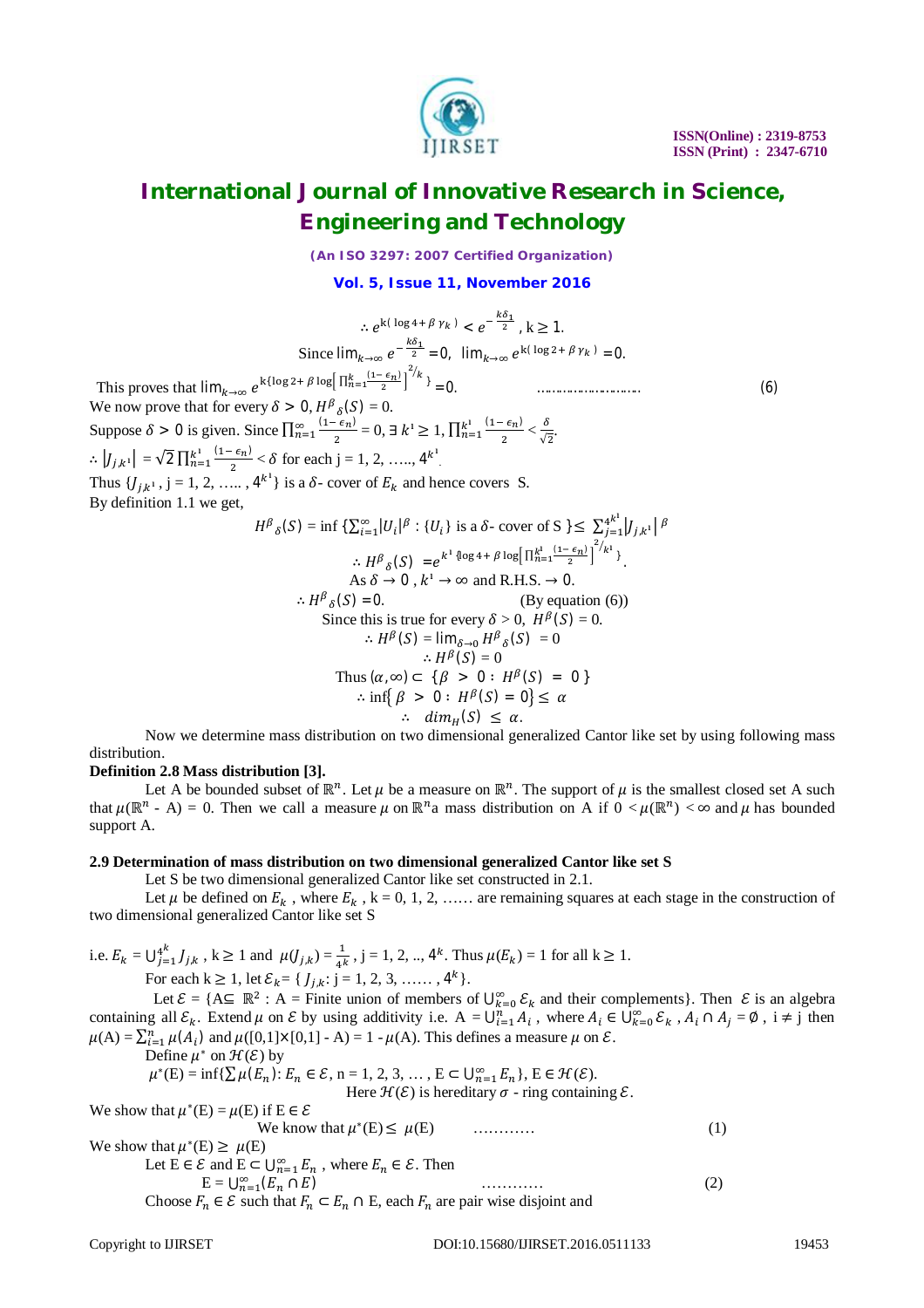

*(An ISO 3297: 2007 Certified Organization)*

**Vol. 5, Issue 11, November 2016**

$$
\bigcup_{n=1}^{k} F_n = \bigcup_{n=1}^{k} (E_n \cap E).
$$
 Then  $\mu(F_n) \le \mu(E_n \cap E)$   
\n
$$
\therefore \mu(E) = \sum_{n=1}^{\infty} \mu(F_n) \le \sum_{n=1}^{\infty} \mu(E_n)
$$
 (From equation (2))  
\n
$$
\therefore \mu(E) \le \inf \{ \sum_{n=1}^{\infty} \mu(E_n) : E_n \in \mathcal{E}, n = 1, 2, 3, ..., E \subset \bigcup_{n=1}^{\infty} E_n \}
$$
  
\n
$$
\therefore \mu(E) \le \mu^*(E)
$$
 .........(3)  
\nFrom equations (1) and (3), we get  
\n
$$
\mu^*(E) = \mu(E) \text{ if } E \in \mathcal{E}
$$
  
\nNow, we call  $E \in \mathcal{E}^*$  iff  $\mu^*(A) \ge \mu^*(A \cap E) + \mu^*(A \cap E) \forall A \subseteq \mathbb{R}^2$   
\n
$$
\therefore \mathcal{E}^*
$$
 is a  $\sigma$ - algebra containing  $\mathcal{E}$  and  $\mu^*$  is restricted to  $\mathcal{E}^*$ , is a measure on  $\mathcal{E}^*$ .  
\nSince every open interval  $\in \mathcal{E}^*$   
\n
$$
\therefore \text{ Every Borel set } \in \mathcal{E}^*
$$

We know that

Support of  $\mu = \cap \{F \text{ is closed}: \mu([0,1] \times [0,1] - F) = 0\}$ 

We show that Support of  $\mu \subset \bigcap_{k=1}^{\infty} E_k$ 

We know that  $E_k$ ,  $k = 0, 1, 2, \ldots$  are remaining squares at each stage in the construction of two dimensional generalized Cantor like set S i.e.  $E_k = \bigcup_{j=1}^{4^k} J_{j,k}$  $4^k_{j=1} J_{j,k}$ ,  $k \ge 1$  and  $\mu(J_{j,k}) = \frac{1}{4^k}$ ,  $j = 1, 2, 3, \dots, 4^k$ . By definition  $\mu([0, 1] \times [0, 1] - E_k) = 1 - \mu(E_k)$ 

$$
= 1 - \mu(\bigcup_{j=1}^{4^k} J_{j,k})
$$
  
\n
$$
= 1 - \sum_{j=1}^{4^k} \frac{1}{4^k} = 1 - \frac{1}{4^k} \times 4^k = 1 - 1 = 0
$$
  
\n∴  $\mu([0, 1] \times [0, 1] - E_k) = 0$   
\n∴ Support of  $\mu \subset E_k$  for every  $k \ge 1$ , since each  $E_k$  is closed.  
\nThus Support of  $\mu \subset S$ .

Now, we show that  $0 < \mu(S) < \infty$ .

We know that  $E_1 \supset E_2 \supset \dots$ ,  $\mu(E_k) = 1 < \infty$ .  $\therefore \mu(S) = \mu(\bigcap_{k=1}^{\infty} E_k) = \lim_{k \to \infty} \mu(E_k) = 1 > 1.$ 

 $\therefore 0 \leq \mu(S) < \infty$ .

 $\therefore u$  is a mass distribution on S.

Now we determine the lower bound for Hausdorff dimension of two dimensional generalized Cantor like set when  $\epsilon_n = \epsilon$ , a constant,  $0 < \epsilon < 1$  by using following mass distribution principle. **Mass distribution principle 2.10**

Let  $\mu$  be a mass distribution on F and suppose that for some s there are numbers c > 0 and  $\delta$  > 0 such that  $\mu(U) \le c |U|^s$  for all sets U with  $|U| \le \delta$ . Then  $H^s(F) \ge \frac{\mu(F)}{s}$  $\frac{F}{c}$  and  $s \leq dim_H(F) \leq \underline{dim}_B(F) \leq$  $dim_{B}(F)$ .

Above principle is on page 55 of Chapter 4 from Kenneth Falconer [2].

### **Theorem 2.11**

If S is two dimensional generalized Cantor like set constructed in 2.1, then for special case  $\epsilon_n = \epsilon$ , a constant,  $0 < \epsilon < 1$ ,  $dim_H(S) \geq \frac{-\log 4}{\log 4}$  $\frac{-\log 4}{\log(\frac{1-\epsilon}{2})}$ .

**Proof**

Let S be two dimensional generalized Cantor like set constructed in 2.1.

Let  $\epsilon_n = \epsilon$ , a constant, where  $0 < \epsilon < 1$ .

Put 
$$
s = \frac{-\log 4}{\log(\frac{1-\epsilon}{2})}
$$
  
\n $s\log(\frac{1-\epsilon}{2}) = -\log 4$   
\n
$$
[(\frac{1-\epsilon}{2})]^s = 4^{-1}
$$
\n $\therefore (\frac{1-\epsilon}{2})^{(k+1)s} = 4^{-(k+1)}$  .........(1)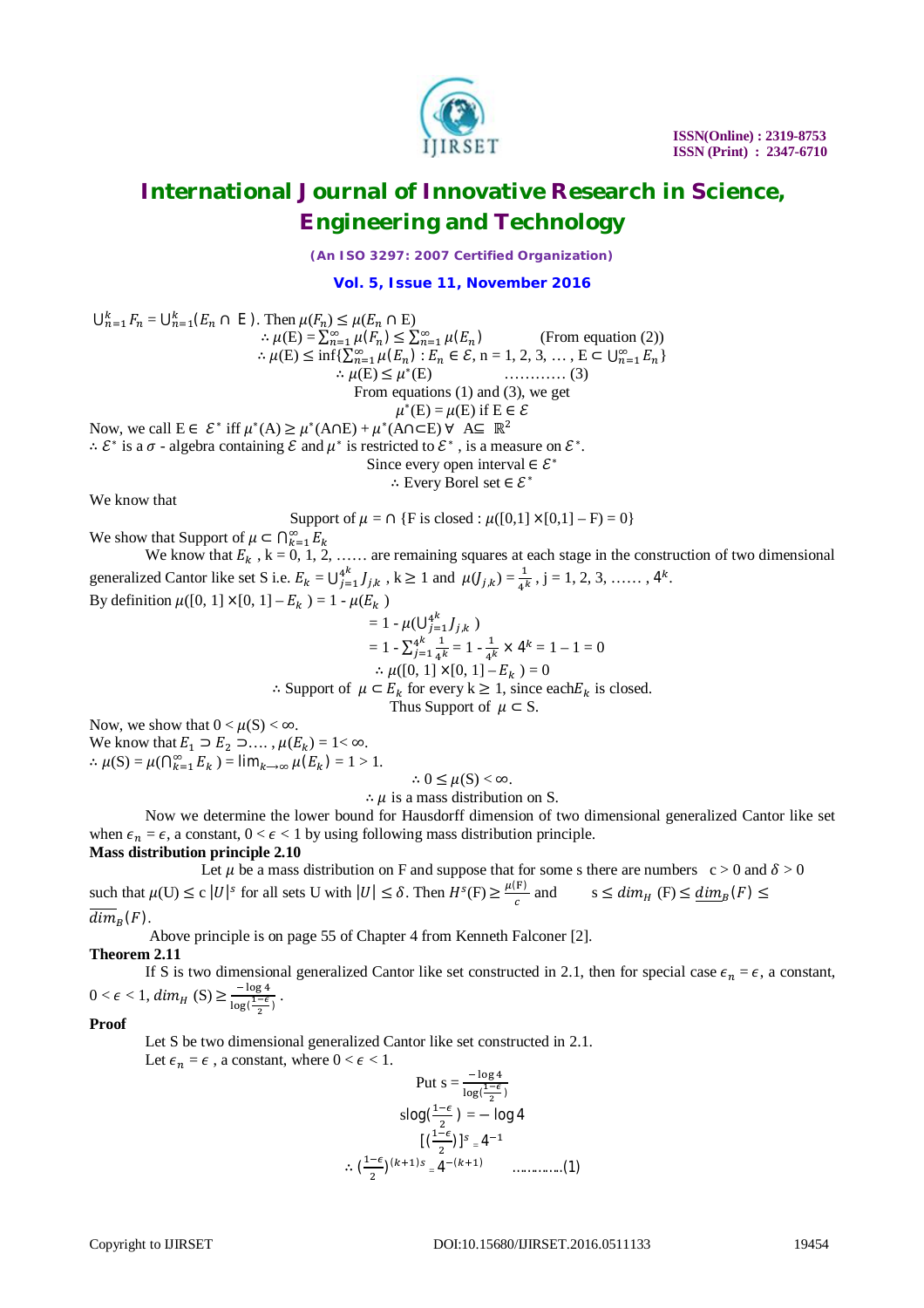

*(An ISO 3297: 2007 Certified Organization)*

### **Vol. 5, Issue 11, November 2016**

At  $k^{th}$  stage the rectangle between two consecutive squares from  $E_k$  parallel to X axis or Y axis have size  $\left(\frac{1-\epsilon}{2}\right)$  $\frac{-\epsilon}{2}$ )<sup>k-1</sup>  $\epsilon \times \left(\frac{1-\epsilon}{2}\right)$  $\frac{-\epsilon}{2}$ )<sup>k</sup>. Thus the diameter of such rectangle is

$$
(\frac{1-\epsilon}{2})^k \sqrt{(\frac{1-\epsilon}{2})^{-2} \epsilon^2 + 1}
$$
  
Now if U is a rectangle of diameter  $|U|$  such that  

$$
(\frac{1-\epsilon}{2})^{k+1} \sqrt{(\frac{1-\epsilon}{2})^{-2} \epsilon^2 + 1} \le |U| < (\frac{1-\epsilon}{2})^k \sqrt{(\frac{1-\epsilon}{2})^{-2} \epsilon^2 + 1}
$$
 (2)  
Then U intersects at most one of the basic squares in E<sub>1</sub>, because if U intersects more than on

Then U intersects at most one of the basic squares in  $E<sub>k</sub>$  because if U intersects more than one of the basic squares in  $E_k$  then  $|U| \geq \left(\frac{1-\epsilon}{2}\right)$  $\frac{-\epsilon}{2}$ )<sup>k</sup> $\sqrt{\frac{1-\epsilon}{2}}$  $\frac{-\epsilon}{2}$ )<sup>-2</sup>  $\epsilon^2$  + 1 which is false.

$$
\therefore \mu(U) \le 4^{-k}
$$
\n
$$
\therefore \mu(U) \le \mu(\text{One square in } E_k) = 4^{-k}
$$
\n
$$
\therefore \text{ From equation (2) we get,}
$$
\n
$$
|U| \ge \left(\frac{1-\epsilon}{2}\right)^{k+1} \sqrt{\left(\frac{1-\epsilon}{2}\right)^{-2} \epsilon^2 + 1} \ge \left(\frac{1-\epsilon}{2}\right)^{k+1}
$$
\n
$$
\therefore |U| \ge \left(\frac{1-\epsilon}{2}\right)^{k+1} = \left\{4^{-(k+1)}\right\}^{1/s} \quad \text{(From equation (1))}
$$
\n
$$
\therefore |U| \ge \left\{4^{-(k+1)}\right\}^{1/s}
$$
\n
$$
\therefore |U|^s \ge 4^{-(k+1)}
$$
\n
$$
\therefore |U|^s \ge 4^{-(k+1)}
$$
\n
$$
\therefore \mu(U) \le 4|U|^s
$$
\n
$$
= \log 4
$$

∴ Mass distribution principle 2.10 can be applied to the set S where  $c = 4$ ,  $s = \frac{-\log 4}{\log(\frac{1-\epsilon}{2})}$ . We conclude that  $H^{s}(S) \ge \frac{\mu(S)}{c}$ c  $=\frac{1}{a}$  $\frac{1}{c}$ .

$$
\therefore H^{s}(S) \geq \frac{1}{4}.
$$
  
\n
$$
\therefore s \in \{\gamma \geq 0 : H^{\gamma}(S) > 0\}.
$$
  
\n
$$
\sup \{\gamma \geq 0 : H^{\gamma}(S) > 0\} \geq s.
$$
  
\n
$$
\therefore dim_{H}(S) \geq \frac{-\log 4}{\log(\frac{1-\epsilon}{2})}.
$$

If  $\epsilon_n = \epsilon$ , a constant,  $0 < \epsilon < 1$ , Theorem 2.7, Theorem 2.11 give Hausdorff dimension of two dimensional generalized Cantor like set S is  $\frac{-\log 4}{\log(\frac{1-\epsilon}{2})}$ .

Now we take particular cases corresponding to different values of  $\epsilon_n = \epsilon$ , a constant,  $0 < \epsilon < 1$ , Theorem 2.7, Theorem 2.11 give Hausdorff dimension of corresponding two dimensional Cantor like set. **Particular Case 2.12**

If  $\epsilon_n = \frac{1}{5}$  $\frac{1}{5}$  in Theorem 2.7 then Hausdorff dimension of two dimensional Cantor -  $\frac{2}{5}$  $\frac{2}{5}$  set is  $\leq \frac{-2 \log 2}{5}$  $\lim_{k\to\infty} \log\left[\prod_{n=1}^{k} \frac{\left(1-\frac{1}{5}\right)}{2}\right]$  $\frac{k}{n-1} \frac{(1-\frac{1}{5})}{2} 1^{\frac{1}{k}} = \frac{-2 \log 2}{\lim_{k \to \infty} \log \left[\prod_{n=1}^{k} \right]}$  $\lim_{k\to\infty} \log\left[\prod_{n=1}^{k}\frac{\left(\frac{4}{5}\right)}{2}\right]$  $rac{1}{\frac{k}{2} \cdot \left(\frac{4}{5}\right)} \cdot \frac{1}{k} = \frac{\log 4}{\log(\frac{5}{2})}$  $\frac{\log \frac{1}{2}}{\log(\frac{5}{2})}$  and in Theorem 2.11 Hausdorff dimension of two dimensional Cantor -  $\frac{2}{5}$  $\frac{2}{5}$  set is  $\geq \frac{-\log 4}{1-\frac{1}{5}}$  $log(\frac{1-\frac{1}{5}}{2})$  $=\frac{-\log 4}{4}$ log(  $\frac{4}{5}$ )  $=\frac{\log 4}{\sqrt{5}}$  $\frac{\log 4}{\log(\frac{5}{2})}$ 

∴ Hausdorff dimension of two dimensional Cantor  $-\frac{2}{5}$  set is  $\frac{\log 4}{\log(\frac{5}{2})}$  i.e.  $dim_H(S) = \frac{\log 4}{\log(\frac{5}{2})}$ . ଶ